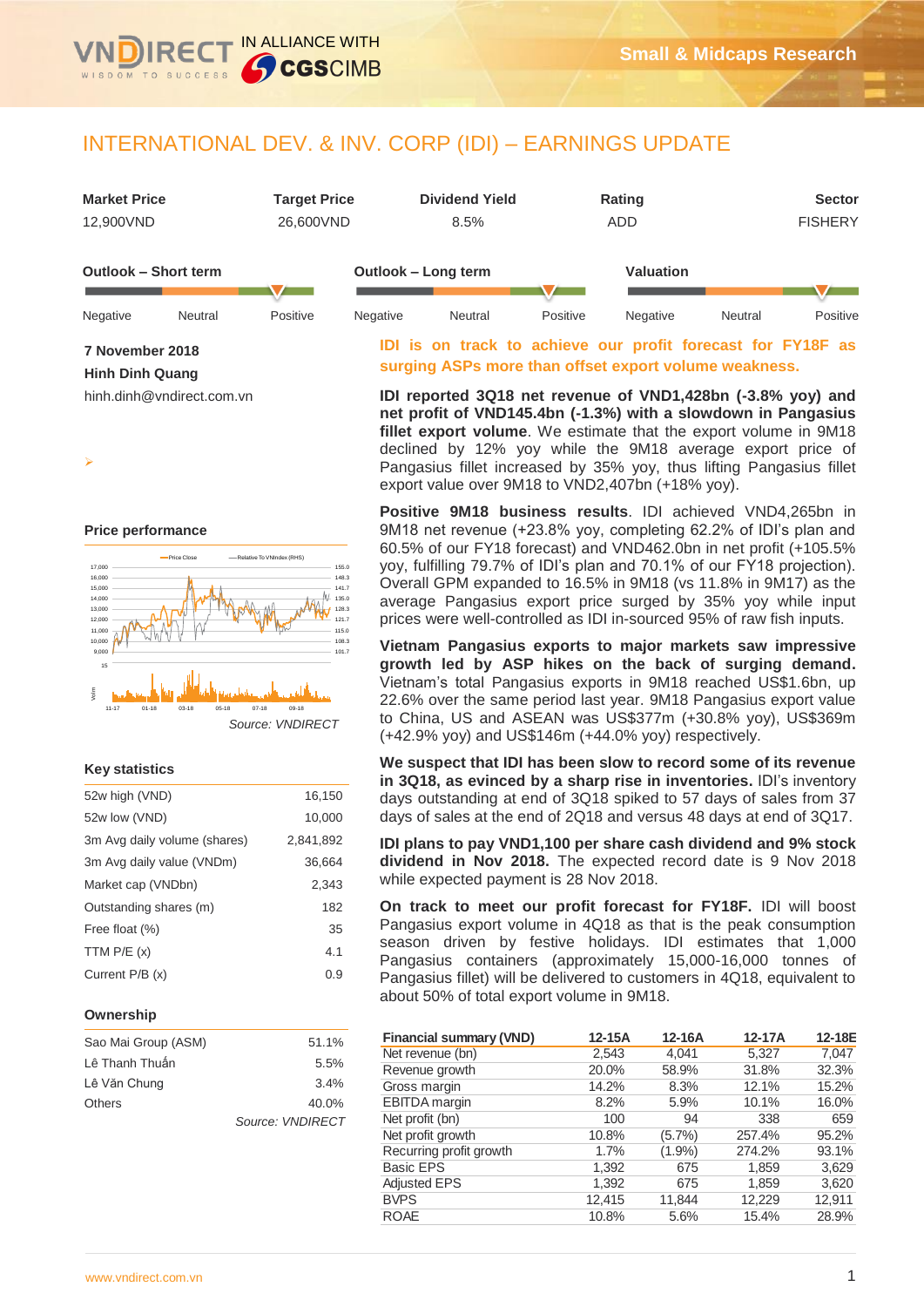

**Sao Mai Group (ASM, NOT RATED) wants to buy 27m IDI shares** and the transaction will be consummated between 2 Nov 2018 and 30 Nov 2018 through order matching and put-through transactions. If the transaction is successful, ASM will raise its stake in IDI from 51% to 66%.

**IDI is trading at more than a 40% discount to peers** with a TTM P/E of 4.1x and TTM P/B of 0.9x, much lower than the average local peers P/E of 6.9x and P/B of 1.8x. This discount is due to market concerns about IDI's corporate governance. We will revisit our forecasts and adjust our valuation in the upcoming report.

**The key risk is corporate governance** as the chairman of IDI is also the president of ASM. The delayed recognition of revenue in the third quarter of this year coming right before the planned increase in ASM's stake in IDI could be perceived as a symptom of this inherent conflict of interest.

#### **Figure 1: Comparison of Financial Results**

|                         |         |                   |                  |               | vs our    |                                                                                                                                                                                                                                                                                                                             |
|-------------------------|---------|-------------------|------------------|---------------|-----------|-----------------------------------------------------------------------------------------------------------------------------------------------------------------------------------------------------------------------------------------------------------------------------------------------------------------------------|
| FYE (VNDbn)             | 3QFY18  |                   | voy 9MFY18       | yoy           |           | forecast Comments                                                                                                                                                                                                                                                                                                           |
|                         |         | chg               |                  | chg           |           |                                                                                                                                                                                                                                                                                                                             |
| Net revenue             | 1,428.9 |                   | $-3.8\%$ 4,265.2 | 12.8%         | 60.5%     |                                                                                                                                                                                                                                                                                                                             |
| Pangasius fillet        | 807.2   |                   | $-9.9\%$ 2,405.1 | 17.9%         |           | Export volume is lower than our projection. We estimated that the 9M18<br>export volume decreased by about 12% yoy while the 9M18 average export<br>65.3% price increased by 35% yoy. However, FY18 revenue of Pangasius fillet<br>segment can meet our forecast as IDI expects to boost Pangasius export<br>volume in 4018 |
| Fish feed               | 251.2   | 1.2%              | 701.8            | $-7.9%$       | 43.2%     | Rising competition in the fish feed market (especially with imported products)<br>caused a decline in fish feed sales volume                                                                                                                                                                                                |
| Fish meal/Fish fat      | 326.1   |                   | $-3.5\%$ 1,053.6 | 10.4%         |           | By-product output volume decreased in tandem with export volume of<br>63.8% Pangasius fillet (fish meal and fish fat are produced by the by-products from<br>Pangasius fillet processing)                                                                                                                                   |
| <b>Gross profit</b>     | 236.0   | 0.2%              | 710.7            | 59.8%         | 66.4%     |                                                                                                                                                                                                                                                                                                                             |
| Gross margin            |         | $16.5\% + 0.6pts$ |                  | 16.7% +4.9pts | $+1.5pts$ | Higher GPM than our forcast as the 9M18 average export price is 6.6%<br>higher than our forecasted price                                                                                                                                                                                                                    |
| Selling expenses        | 46.1    | $-4.6%$           | 121.8            | 4.8%          | 64.8%     |                                                                                                                                                                                                                                                                                                                             |
| G&A expenses            | 10.7    | 23.0%             | 35.9             | 34.0%         | 53.6%     | Following the lower-than-expected revenue growth                                                                                                                                                                                                                                                                            |
| <b>Operating profit</b> | 179.2   | 0.3%              | 553.0            | 83.3%         | 67.8%     |                                                                                                                                                                                                                                                                                                                             |
| Pre-tax profit          | 162.9   | 5.1%              |                  | 504.6 113.4%  | 71.6%     |                                                                                                                                                                                                                                                                                                                             |
| Net profit              | 145.4   | $-1.3%$           |                  | 462.0 105.7%  | 70.1%     |                                                                                                                                                                                                                                                                                                                             |

## Source: IDI, VNDIRECT

#### **Figure 2: Pangasius exporters valuation comparison**

| <b>Company Country</b> |         | <b>Market Cap</b><br>(US\$m) | <b>TTM NPAT</b><br>growth | <b>TTM EPS</b><br>growth | <b>TTM ROA</b> | <b>TTM ROE</b> | D/E | TTM P/E | <b>Current P/B</b> |
|------------------------|---------|------------------------------|---------------------------|--------------------------|----------------|----------------|-----|---------|--------------------|
| <b>VHC</b>             | Vietnam | 391                          | 153.1%                    | 150.9%                   | 22.7%          | 37.4%          | 0.4 | 7.4     | 2.4                |
| <b>ANV</b>             | Vietnam | 136                          | 253.6%                    | 104.7%                   | 12.5%          | 24.9%          | 0.9 | 8.8     | 2.1                |
| <b>ACL</b>             | Vietnam | 28                           | 596.2%                    | 596.2%                   | 4.9%           | 15.0%          | 1.1 | 4.4     | 1.5                |
| <b>ABT</b>             | Vietnam | 19                           | 250.6%                    | 250.6%                   | 14.1%          | 16.7%          | 0.1 | 6.8     | 1.1                |
| Average                |         |                              |                           |                          | 13.6%          | 23.5%          | 0.6 | 6.9     | 1.8                |
| <b>Median</b>          |         |                              |                           |                          | 13.3%          | 20.8%          | 0.6 | 7.1     | 1.8                |
| IDI                    | Vietnam | 111                          | 105.7%                    | 105.8%                   | 9.7%           | 23.7%          | 1.1 | 4.1     | 0.9                |
|                        |         |                              |                           |                          |                |                |     |         |                    |

Source: VNDIRECT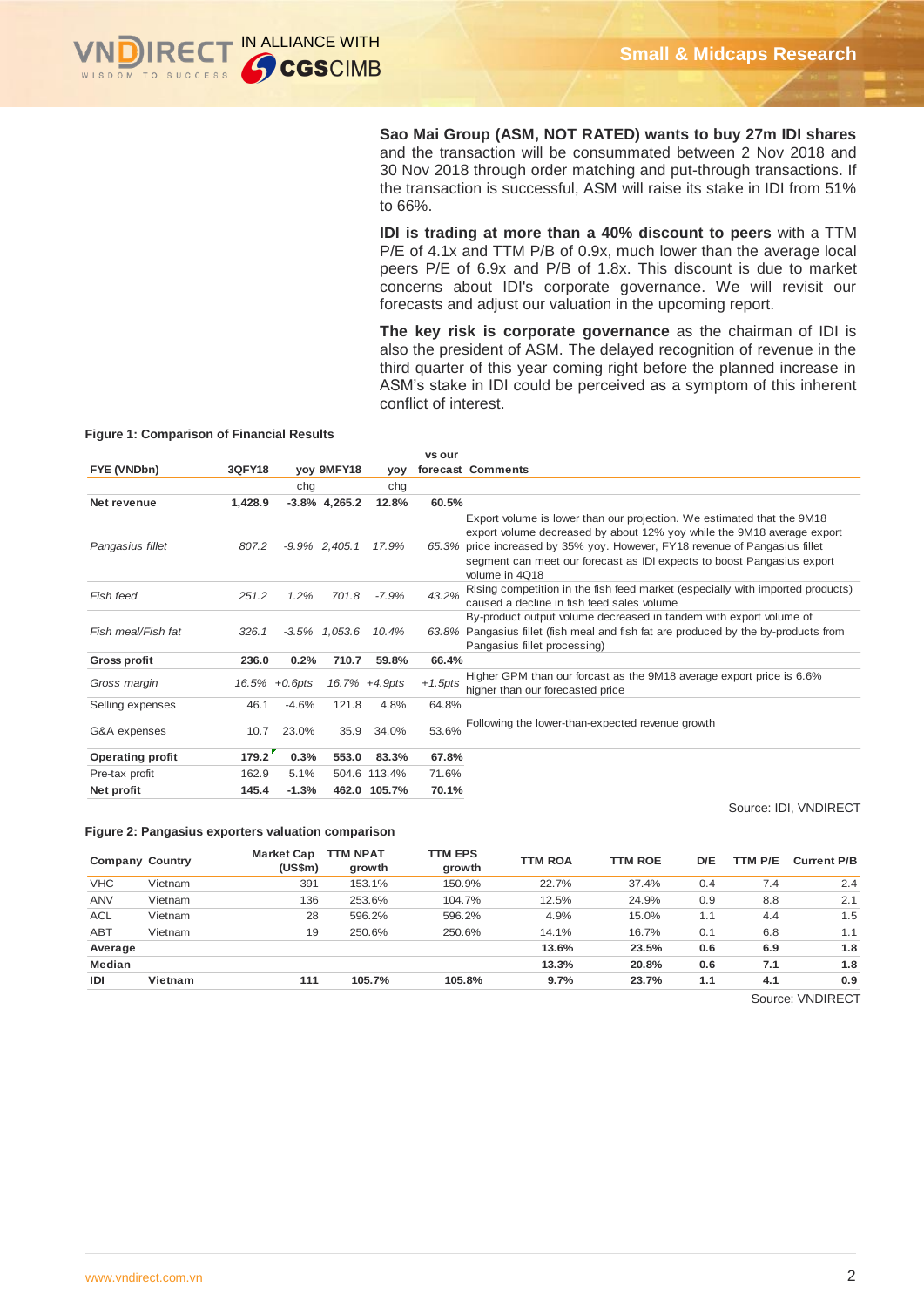



### **Figure 3: Stock price performance of Pangasius exporters**

Source: VNDIRECT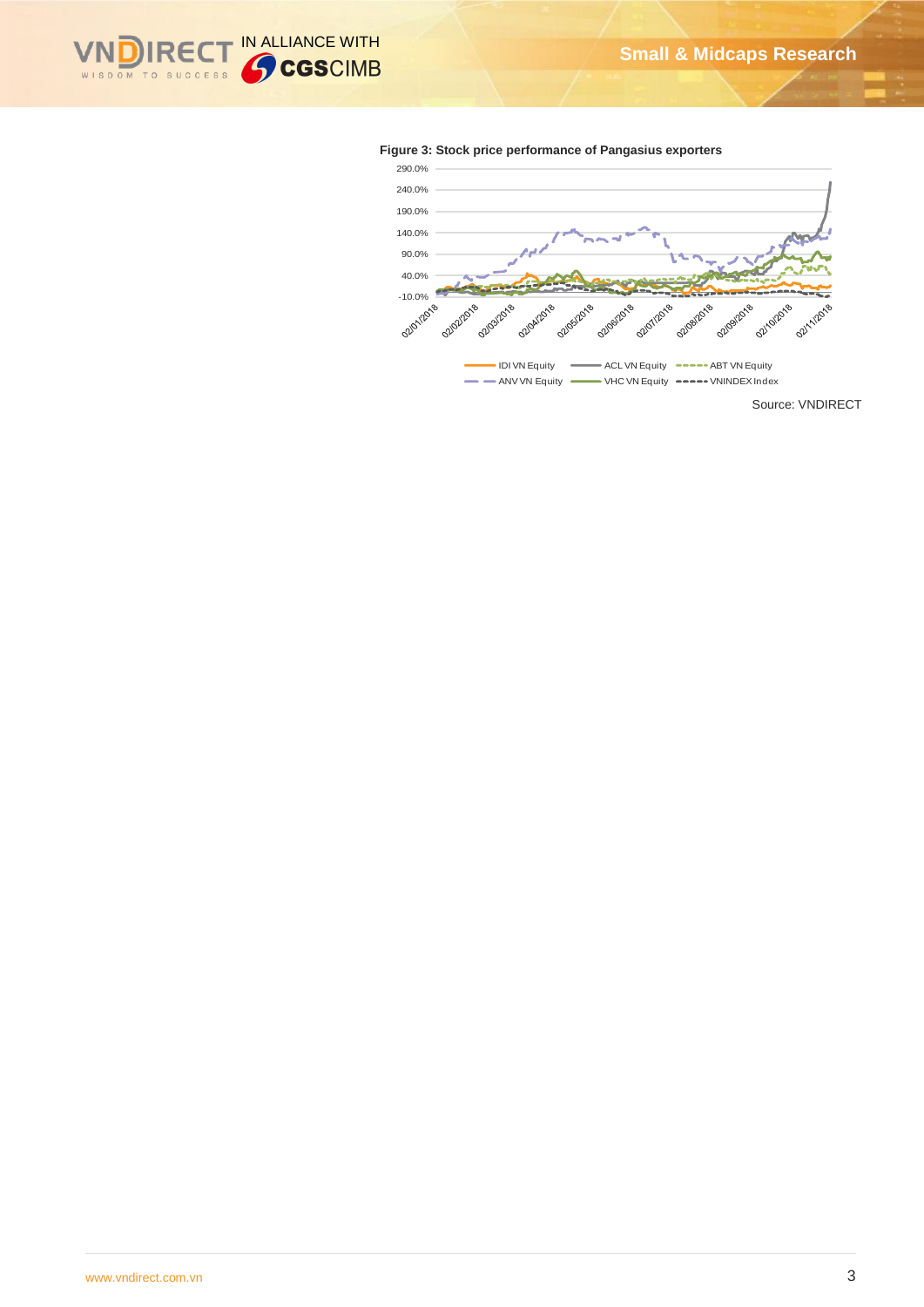# IN ALLIANCE WITH **IRE** WISDOM TO SUCCESS

**Valuation**



#### **Income statement**

| (VNDbn)                       | 12-16A  | 12-17A   | 12-18E         |
|-------------------------------|---------|----------|----------------|
| Net revenue                   | 4,041   | 5,327    | 7,047          |
| Cost of sales                 | (3,708) | (4,681)  | (5, 977)       |
| Gen & admin expenses          | (42)    | (39)     | (67)           |
| Selling expenses              | (134)   | (164)    | (188)          |
| <b>Operating profit</b>       | 158     | 443      | 816            |
| <b>Operating EBITDA</b>       | 158     | 443      | 997            |
| Depreciation and amortisation | O       | 0        | (182)          |
| <b>Operating EBIT</b>         | 158     | 443      | 816            |
| Interest income               | 91      | 115      | 128            |
| <b>Financial expense</b>      | (152)   | (195)    | (251)          |
| Net other income              | 5       | (1)      | 6              |
| Income from associates & JVs  | 3       | $\Omega$ | $\overline{7}$ |
| Pre-tax profit                | 106     | 361      | 705            |
| Tax expense                   | (6)     | (18)     | (36)           |
| Minority interest             | (5)     | (5)      | (10)           |
| Net profit                    | 94      | 338      | 659            |
| Adj. net profit to ordinary   | 94      | 338      | 659            |
| Ordinary dividends            | 0       | (270)    | (546)          |
| <b>Retained earnings</b>      | 94      | 68       | 113            |
|                               |         |          |                |

#### **Balance sheet**

| (VNDbn)                               | 12-16A   | 12-17A   | 12-18E   |
|---------------------------------------|----------|----------|----------|
| Cash and equivalents                  | 168      | 460      | 338      |
| Short term investments                | 1,416    | 568      | 497      |
| Accounts receivables                  | 1,872    | 1,677    | 1,933    |
| Inventories                           | 485      | 523      | 548      |
| Other current assets                  | 38       | 46       | 44       |
| <b>Total current assets</b>           | 3,979    | 3,273    | 3,360    |
| Fixed assets                          | 606      | 768      | 1,009    |
| <b>Total investments</b>              | 14       | $\Omega$ | 0        |
| Other long-term assets                | 482      | 1,696    | 2,457    |
| <b>Total assets</b>                   | 5,081    | 5,737    | 6,826    |
| Short-term debt                       | 2,009    | 2,473    | 3,121    |
| Accounts payable                      | 235      | 209      | 344      |
| Other current liabilities             | 111      | 229      | 305      |
| <b>Total current liabilities</b>      | 2,355    | 2,912    | 3,769    |
| Total long-term debt                  | 574      | 604      | 712      |
| Other liabilities                     | 0        | $\Omega$ | $\Omega$ |
| Share capital                         | 1,816    | 1,816    | 1,816    |
| Retained earnings reserve             | 187      | 204      | 307      |
| Shareholders' equity                  | 2,151    | 2,221    | 2,345    |
| Minority interest                     | $\Omega$ | $\Omega$ | 0        |
| <b>Total liabilities &amp; equity</b> | 5,081    | 5,737    | 6,826    |
|                                       |          |          |          |



#### **Cash flow statement**

| (VNDbn)                                     | 12-16A   | 12-17A   | 12-18E |
|---------------------------------------------|----------|----------|--------|
| Pretax profit                               | 106      | 361      | 705    |
| Depreciation & amortisation                 | 57       | 56       | 55     |
| Tax paid                                    | (10)     | (6)      | (36)   |
| Other adjustments                           | 59       | 80       | 132    |
| Change in working capital                   | (515)    | (162)    | (314)  |
| Cash flow from operations                   | (303)    | 329      | 542    |
| Capex                                       | (558)    | (189)    | (327)  |
| Proceeds from assets sales                  | 26       | $\Omega$ | 8      |
| Others                                      | (1,028)  | (72)     | (404)  |
| Other non-current assets changes            | 0        | 0        | 0      |
| Cash flow from investing activities         | (1, 561) | (261)    | (723)  |
| New share issuance                          | 833      | O        | O      |
| Shares buyback                              | 0        | 0        | 0      |
| Net borrowings                              | 750      | 524      | 635    |
| Other financing cash flow                   | (19)     | (30)     | (30)   |
| Dividends paid                              | 0        | (270)    | (546)  |
| Cash flow from financing activities         | 1,563    | 224      | 60     |
| Cash and equivalents at beginning of period | 469      | 168      | 460    |
| Total cash generated                        | (300)    | 292      | (122)  |
| Cash and equivalents at the end of period   | 169      | 460      | 338    |

# **Key ratios**

|                         | 12-16A     | 12-17A | 12-18E |
|-------------------------|------------|--------|--------|
| <b>Dupont</b>           |            |        |        |
| Net profit margin       | 2.3%       | 6.3%   | 9.4%   |
| Asset turnover          | 0.94       | 0.98   | 1.12   |
| ROAA                    | 2.2%       | 6.2%   | 10.5%  |
| Avg assets/avg equity   | 2.54       | 2.47   | 2.75   |
| <b>ROAE</b>             | 5.6%       | 15.4%  | 28.9%  |
| <b>Efficiency</b>       |            |        |        |
| Days account receivable | 71.1       | 47.4   | 42.3   |
| Days inventory          | 47.9       | 40.7   | 33.5   |
| Days creditor           | 23.2       | 16.3   | 21.0   |
| Fixed asset turnover    | 5.93       | 7.76   | 7.93   |
| <b>ROIC</b>             | 2.0%       | 6.4%   | 10.7%  |
| Liquidity               |            |        |        |
| Current ratio           | 1.69       | 1.12   | 0.89   |
| Quick ratio             | 1.48       | 0.94   | 0.75   |
| Cash ratio              | 0.67       | 0.35   | 0.22   |
| Cash cycle              | 95.8       | 71.8   | 54.8   |
| Growth rate (yoy)       |            |        |        |
| Revenue growth          | 58.9%      | 31.8%  | 32.3%  |
| Operating profit growth | $(15.0\%)$ | 179.6% | 84.3%  |
| Net profit growth       | $(5.7\%)$  | 257.4% | 95.2%  |
| EPS growth              | (51.5%)    | 175.4% | 95.2%  |
| Share value             |            |        |        |
| Basic EPS (VND)         | 675        | 1,859  | 3,629  |
| BVPS (VND)              | 11,844     | 12,229 | 12,911 |
|                         |            |        |        |

*Source: VNDIRECT*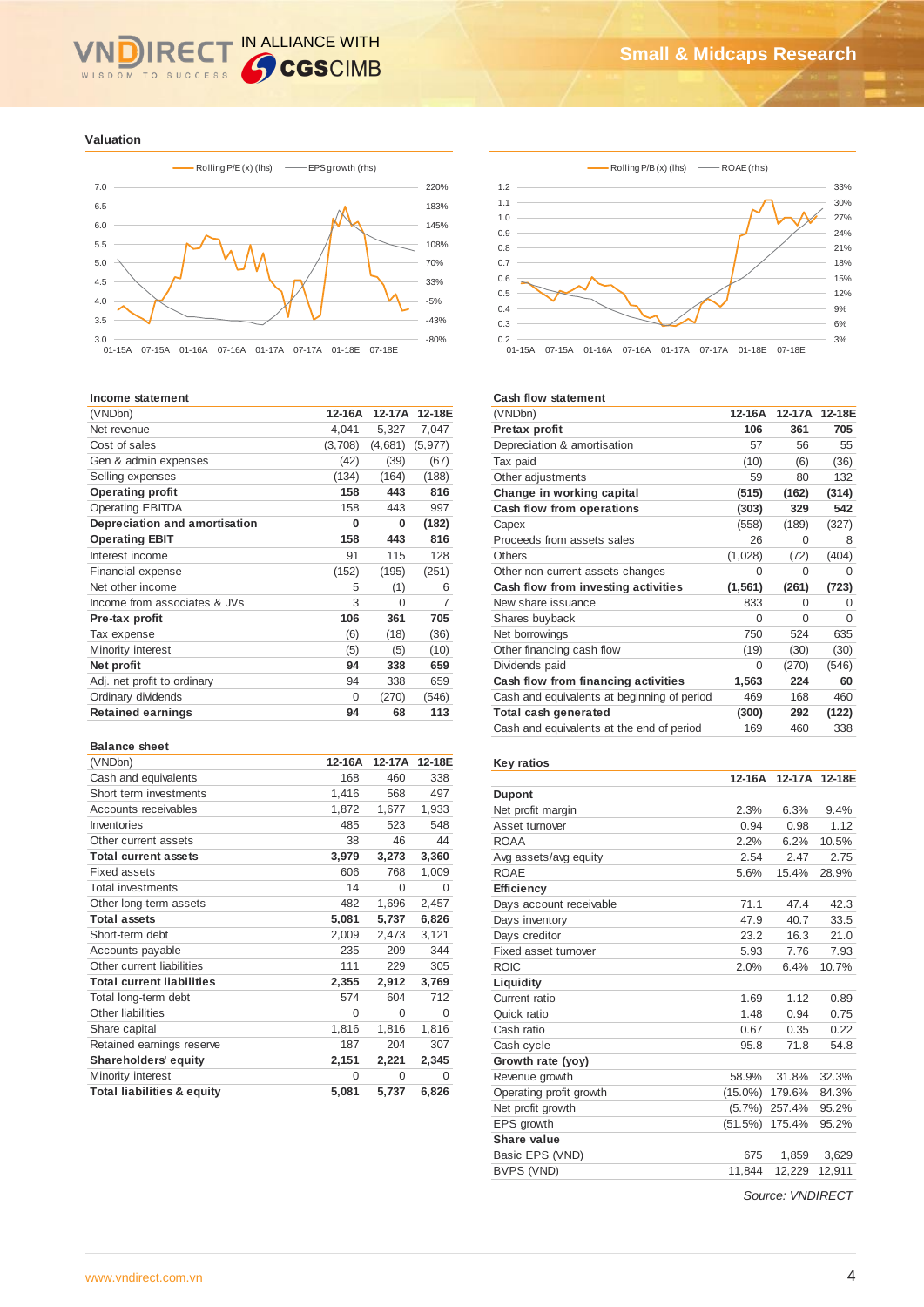

# **DISCLAIMER**

The content of this report (including the views and opinions expressed therein, and the information comprised therein) has been prepared by and belongs to VNDIRECT Securities Corporation, and is distributed by CGS-CIMB or CIMB Investment Bank Berhad ("CIMB"), as the case may be, pursuant to an arrangement between VNDIRECT Securities Corporation and CGS-CIMB. VNDIRECT Securities Corporation is not an affiliate of CGS-CIMB or CIMB.

This report is not directed to, or intended for distribution to or use by, any person or entity who is a citizen or resident of or located in any locality, state, country or other jurisdiction where such distribution, publication, availability or use would be contrary to law or regulation.

By accepting this report, the recipient hereof represents and warrants that he is entitled to receive such report in accordance with the restrictions set forth below and agrees to be bound by the limitations contained herein (including the "Restrictions on Distributions" set out below). Any failure to comply with these limitations may constitute a violation of law. This publication is being supplied to you strictly on the basis that it will remain confidential. No part of this report may be (i) copied, photocopied, duplicated, stored or reproduced in any form by any means or (ii) redistributed or passed on, directly or indirectly, to any other person in whole or in part, for any purpose without the prior written consent of CGS-CIMB or CIMB, as the case may be.

The information contained in this research report is prepared from data believed to be correct and reliable at the time of issue of this report. VNDIRECT Securities Corporation may or may not issue regular reports on the subject matter of this report at any frequency and may cease to do so or change the periodicity of reports at any time. None of VNDIRECT Securities Corporation, CGS-CIMB or CIMB is under any obligation to update this report in the event of a material change to the information contained in this report. None of VNDIRECT Securities Corporation, CGS-CIMB or CIMB has any and will accept any, obligation to (i) check or ensure that the contents of this report remain current, reliable or relevant, (ii) ensure that the content of this report constitutes all the information a prospective investor may require, (iii) ensure the adequacy, accuracy, completeness, reliability or fairness of any views, opinions and information, and accordingly, VNDIRECT Securities Corporation, CGS-CIMB and CIMB and their respective affiliates and related persons including China Galaxy International Financial Holdings Limited ("CGIFHL") and CIMB Group Sdn. Bhd. ("CIMBG") and their respective related corporations (and their respective directors, associates, connected persons and/or employees) shall not be liable in any manner whatsoever for any consequences (including but not limited to any direct, indirect or consequential losses, loss of profits and damages) of any reliance thereon or usage thereof. In particular, VNDIRECT Securities Corporation, CGS-CIMB and CIMB disclaim all responsibility and liability for the views and opinions set out in this report.

Unless otherwise specified, this report is based upon reasonable sources. Such sources will, unless otherwise specified, for market data, be market data and prices available from the main stock exchange or market where the relevant security is listed, or, where appropriate, any other market. Information on the accounts and business of company(ies) will generally be based on published statements of the company(ies), information disseminated by regulatory information services, other publicly available information and information resulting from our research. Whilst every effort is made to ensure that statements of facts made in this report are accurate, all estimates, projections, forecasts, expressions of opinion and other subjective judgments contained in this report are based on assumptions considered to be reasonable as of the date of the document in which they are contained and must not be construed as a representation that the matters referred to therein will occur. Past performance is not a reliable indicator of future performance. The value of investments may go down as well as up and those investing may, depending on the investments in question, lose more than the initial investment. No report shall constitute an offer or an invitation by or on behalf of CGS-CIMB, CIMB, or VNDIRECT Securities Corporation, or their respective affiliates (including CGIFHL, CIMBG and their respective related corporations) to any person to buy or sell any investments.

CGS-CIMB, CIMB and/or VNDIRECT Securities Corporation and/or their respective affiliates and related corporations (including CGIFHL, CIMBG and their respective related corporations), their respective directors, associates, connected parties and/or employees may own or have positions in securities of the company(ies) covered in this research report or any securities related thereto and may from time to time add to or dispose of, or may be materially interested in, any such securities. Further, CGS-CIMB, CIMB and/or VNDIRECT Securities Corporation, and/or their respective affiliates and their respective related corporations (including CGIFHL, CIMBG and their respective related corporations) do and seek to do business with the company(ies) covered in this research report and may from time to time act as market maker or have assumed an underwriting commitment in securities of such company(ies), may sell them to or buy them from customers on a principal basis and may also perform or seek to perform significant investment banking, advisory, underwriting or placement services for or relating to such company(ies) as well as solicit such investment, advisory or other services from any entity mentioned in this report.

CGS-CIMB, CIMB and/or VNDIRECT Securities Corporation and/or their respective affiliates (including CGIFHL, CIMBG and their respective related corporations) may enter into an agreement with the company(ies) covered in this report relating to the production of research reports. CGS-CIMB, CIMB and/or VNDIRECT Securities Corporation may disclose the contents of this report to the company(ies) covered by it and may have amended the contents of this report following such disclosure.

The analyst responsible for the production of this report hereby certifies that the views expressed herein accurately and exclusively reflect his or her personal views and opinions about any and all of the issuers or securities analysed in this report and were prepared independently and autonomously. No part of the compensation of the analyst(s) was, is, or will be directly or indirectly related to the inclusion of specific recommendations(s) or view(s) in this report. The analyst(s) who prepared this research report is prohibited from receiving any compensation, incentive or bonus based on specific investment banking transactions or for providing a specific recommendation for, or view of, a particular company. Information barriers and other arrangements may be established where necessary to prevent conflicts of interests arising. However, the analyst(s) may receive compensation that is based on his/their coverage of company(ies) in the performance of his/their duties or the performance of his/their recommendations and the research personnel involved in the preparation of this report may also participate in the solicitation of the businesses as described above. In reviewing this research report, an investor should be aware that any or all of the foregoing, among other things, may give rise to real or potential conflicts of interest. Additional information is, subject to the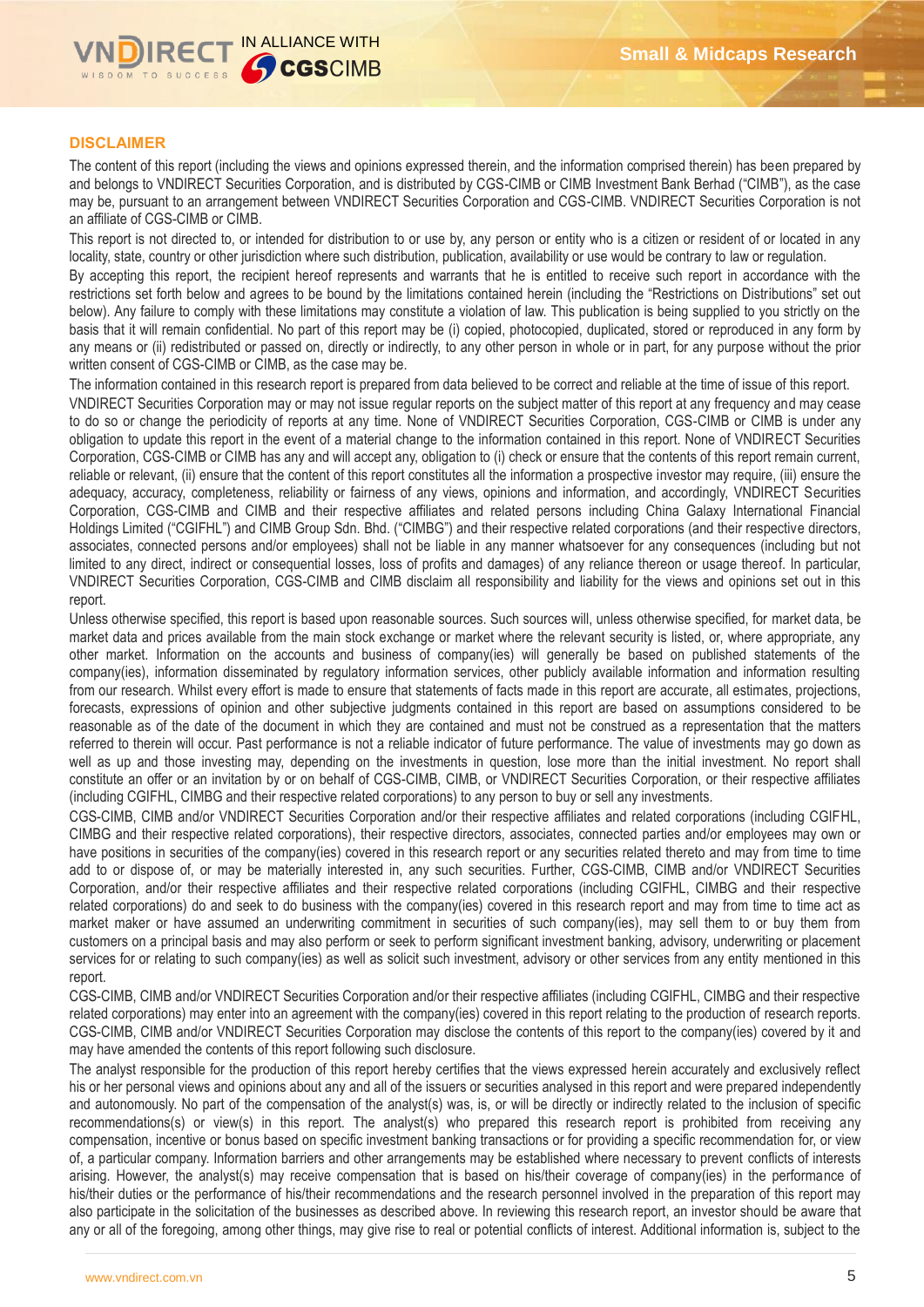

duties of confidentiality, available on request.

The term "VNDIRECT Securities Corporation" shall, unless the context otherwise requires, mean VNDIRECT Securities Corporation and its affiliates, subsidiaries and related companies. The term "CGS-CIMB" shall denote, where appropriate, the relevant entity distributing or disseminating the report in the particular jurisdiction referenced below, or, in every other case except as otherwise stated herein, CIMB Securities International Pte. Ltd. and its affiliates, subsidiaries and related corporations.

### **CGS-CIMB**

| Country     | <b>CGS-CIMB Entity</b>                      | <b>Regulated by</b>                                             |
|-------------|---------------------------------------------|-----------------------------------------------------------------|
| Hong Kong   | <b>CGS-CIMB Securities Limited</b>          | Securities and Futures Commission Hong Kong                     |
| India       | CGS-CIMB Securities (India) Private Limited | Securities and Exchange Board of India (SEBI)                   |
| Indonesia   | PT CGS-CIMB Sekuritas Indonesia             | Financial Services Authority of Indonesia                       |
| Singapore   | CGS-CIMB Research Pte. Ltd.                 | Monetary Authority of Singapore                                 |
| South Korea | CGS-CIMB Securities Limited, Korea Branch   | Financial Services Commission and Financial Supervisory Service |
| Thailand    | CGS-CIMB Securities (Thailand) Co. Ltd.     | Securities and Exchange Commission Thailand                     |

### **CIMB**

| .ountry  | <b>CIMB</b><br>$\overline{1}$<br>Entity | b٧<br>.<br>R۵<br>лате:                                     |
|----------|-----------------------------------------|------------------------------------------------------------|
| Malaysia | CIMB Investment<br>Berhad<br>Bank       | .<br>Malavsia<br>ommission<br>$\sim$<br>rities<br>ואר<br>u |

(i) As of 7 November 2018 VNDIRECT Securities Corporation has a proprietary position in the securities (which may include but not limited to shares, warrants, call warrants and/or any other derivatives) in the following company or companies covered or recommended in this report:

(a) -

(ii) As of 7 November 2018, the analyst(s) who prepared this report, and the associate(s), has / have an interest in the securities (which may include but not limited to shares, warrants, call warrants and/or any other derivatives) in the following company or companies covered or recommended in this report:

(a) -

This report does not purport to contain all the information that a prospective investor may require. CGS-CIMB, and VNDIRECT Securities Corporation and their respective affiliates (including CGIFHL, CIMBG and their related corporations) do not make any guarantee, representation or warranty, express or implied, as to the adequacy, accuracy, completeness, reliability or fairness of any such information and opinion contained in this report. None of CGS-CIMB, CIMB and VNDIRECT Securities Corporation and their respective affiliates nor their related persons (including CGIFHL, CIMBG and their related corporations) shall be liable in any manner whatsoever for any consequences (including but not limited to any direct, indirect or consequential losses, loss of profits and damages) of any reliance thereon or usage thereof.

This report is general in nature and has been prepared for information purposes only. It is intended for circulation amongst CGS-CIMB's, CIMB's and their respective affiliates' (including CGIFHL's, CIMBG's and their respective related corporations') clients generally and does not have regard to the specific investment objectives, financial situation and the particular needs of any specific person who may receive this report. The information and opinions in this report are not and should not be construed or considered as an offer, recommendation or solicitation to buy or sell the subject securities, related investments or other financial instruments or any derivative instrument, or any rights pertaining thereto.

Investors are advised to make their own independent evaluation of the information contained in this research report, consider their own individual investment objectives, financial situation and particular needs and consult their own professional and financial advisers as to the legal, business, financial, tax and other aspects before participating in any transaction in respect of the securities of company(ies) covered in this research report. The securities of such company(ies) may not be eligible for sale in all jurisdictions or to all categories of investors.

**Australia:** Despite anything in this report to the contrary, this research is provided in Australia by CIMB Securities (Singapore) Pte. Ltd. and CIMB Securities Limited. This research is only available in Australia to persons who are "wholesale clients" (within the meaning of the Corporations Act 2001 (Cth) and is supplied solely for the use of such wholesale clients and shall not be distributed or passed on to any other person. You represent and warrant that if you are in Australia, you are a "wholesale client". This research is of a general nature only and has been prepared without taking into account the objectives, financial situation or needs of the individual recipient. CIMB Securities (Singapore) Pte. Ltd. and CIMB Securities Limited do not hold, and are not required to hold an Australian financial services license. CIMB Securities (Singapore) Pte. Ltd. and CIMB Securities Limited rely on "passporting" exemptions for entities appropriately licensed by the Monetary Authority of Singapore (under ASIC Class Order 03/1102) and the Securities and Futures Commission in Hong Kong (under ASIC Class Order 03/1103).

**Canada:** This research report has not been prepared in accordance with the disclosure requirements of Dealer Member Rule 3400 – Research Restrictions and Disclosure Requirements of the Investment Industry Regulatory Organization of Canada. For any research report distributed by CIBC, further disclosures related to CIBC conflicts of interest can be found at https://researchcentral.cibcwm.com.

**China:** For the purpose of this report, the People's Republic of China ("PRC") does not include the Hong Kong Special Administrative Region, the Macau Special Administrative Region or Taiwan. The distributor of this report has not been approved or licensed by the China Securities Regulatory Commission or any other relevant regulatory authority or governmental agency in the PRC. This report contains only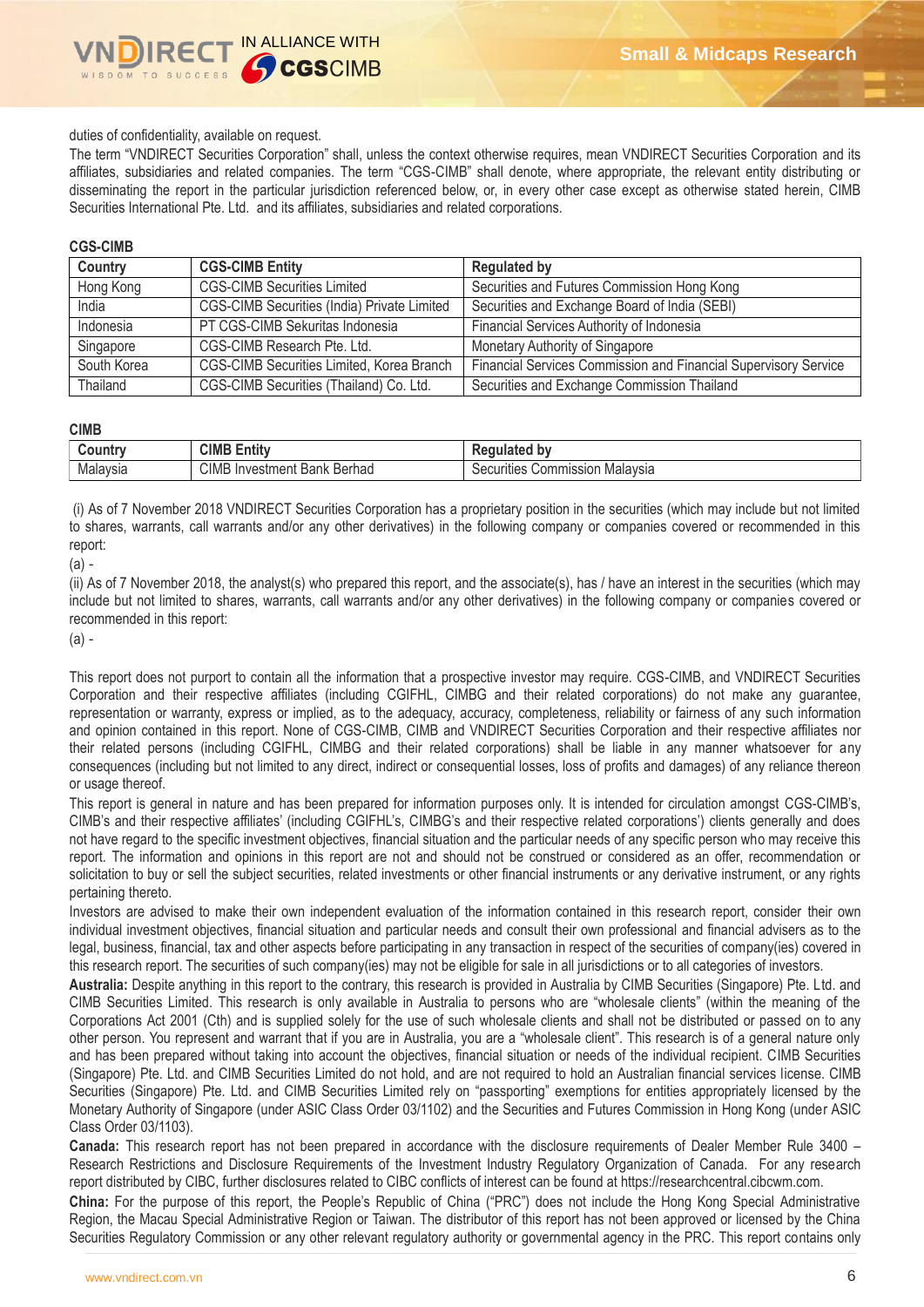

marketing information. The distribution of this report is not an offer to buy or sell to any person within or outside PRC or a solicitation to any person within or outside of PRC to buy or sell any instruments described herein. This report is being issued outside the PRC to a limited number of institutional investors and may not be provided to any person other than the original recipient and may not be reproduced or used for any other purpose.

France: Only qualified investors within the meaning of French law shall have access to this report. This report shall not be considered as an offer to subscribe to, or used in connection with, any offer for subscription or sale or marketing or direct or indirect distribution of financial instruments and it is not intended as a solicitation for the purchase of any financial instrument.

**Germany:** This report is only directed at persons who are professional investors as defined in sec 31a(2) of the German Securities Trading Act (WpHG). This publication constitutes research of a non-binding nature on the market situation and the investment instruments cited here at the time of the publication of the information.

The current prices/yields in this issue are based upon closing prices from Bloomberg as of the day preceding publication. Please note that neither the German Federal Financial Supervisory Agency (BaFin), nor any other supervisory authority exercises any control over the content of this report.

**Hong Kong:** This report is issued and distributed in Hong Kong by CIMB Securities Limited ("CHK") which is licensed in Hong Kong by the Securities and Futures Commission for Type 1 (dealing in securities), Type 4 (advising on securities) and Type 6 (advising on corporate finance) activities. Any investors wishing to purchase or otherwise deal in the securities covered in this report should contact the Head of Sales at CIMB Securities Limited. The views and opinions in this research report are of VNDIRECT Securities Corporation as of the date hereof and are subject to change. If the Financial Services and Markets Act of the United Kingdom or the rules of the Financial Conduct Authority apply to a recipient, our obligations owed to such recipient therein are unaffected. CHK has no obligation to update its opinion or the information in this research report.

This publication is strictly confidential and is for private circulation only to clients of CHK.

CHK does not make a market on other securities mentioned in the report.

**India:** This report is issued and distributed in India by CIMB Securities (India) Private Limited ("CIMB India") which is registered with the National Stock Exchange of India Limited and BSE Limited as a trading and clearing member under the Securities and Exchange Board of India (Stock Brokers and Sub-Brokers) Regulations, 1992. In accordance with the provisions of Regulation 4(g) of the Securities and Exchange Board of India (Investment Advisers) Regulations, 2013, CIMB India is not required to seek registration with the Securities and Exchange Board of India ("SEBI") as an Investment Adviser. CIMB India is registered with SEBI as a Research Analyst pursuant to the SEBI (Research Analysts) Regulations, 2014 ("Regulations").

This report does not take into account the particular investment objectives, financial situations, or needs of the recipients. It is not intended for and does not deal with prohibitions on investment due to law/jurisdiction issues etc. which may exist for certain persons/entities. Recipients should rely on their own investigations and take their own professional advice before investment.

The report is not a "prospectus" as defined under Indian Law, including the Companies Act, 2013, and is not, and shall not be, approved by, or filed or registered with, any Indian regulator, including any Registrar of Companies in India, SEBI, any Indian stock exchange, or the Reserve Bank of India. No offer, or invitation to offer, or solicitation of subscription with respect to any such securities listed or proposed to be listed in India is being made, or intended to be made, to the public, or to any member or section of the public in India, through or pursuant to this report.

The research analysts, strategists or economists principally responsible for the preparation of this research report are segregated from the other activities of CIMB India and they have received compensation based upon various factors, including quality, accuracy and value of research, firm profitability or revenues, client feedback and competitive factors. Research analysts', strategists' or economists' compensation is not linked to investment banking or capital markets transactions performed or proposed to be performed by CIMB India or its affiliates.

CIMB India has not received any investment banking related compensation from the companies mentioned in the report in the past 12 months.

CIMB India has not received any compensation from the companies mentioned in the report in the past 12 months.

**Indonesia:** This report is issued and distributed by PT CIMB Sekuritas Indonesia ("CIMBI"). The views and opinions in this research report are our own as of the date hereof and are subject to change. CIMBI has no obligation to update its opinion or the information in this research report. Neither this report nor any copy hereof may be distributed in Indonesia or to any Indonesian citizens wherever they are domiciled or to Indonesian residents except in compliance with applicable Indonesian capital market laws and regulations.

This research report is not an offer of securities in Indonesia. The securities referred to in this research report have not been registered with the Financial Services Authority (Otoritas Jasa Keuangan) pursuant to relevant capital market laws and regulations, and may not be offered or sold within the territory of the Republic of Indonesia or to Indonesian citizens through a public offering or in circumstances which constitute an offer within the meaning of the Indonesian capital market law and regulations.

**Ireland:** CGS-CIMB is not an investment firm authorised in the Republic of Ireland and no part of this document should be construed as CGS-CIMB acting as, or otherwise claiming or representing to be, an investment firm authorised in the Republic of Ireland.

**Malaysia:** This report is distributed by CIMB solely for the benefit of and for the exclusive use of our clients. CIMB has no obligation to update, revise or reaffirm its opinion or the information in this research reports after the date of this report.

**New Zealand:** In New Zealand, this report is for distribution only to persons who are wholesale clients pursuant to section 5C of the Financial Advisers Act 2008.

**Singapore:** This report is issued and distributed by CIMB Research Pte Ltd ("CIMBR"). CIMBR is a financial adviser licensed under the Financial Advisers Act, Cap 110 ("FAA") for advising on investment products, by issuing or promulgating research analyses or research reports, whether in electronic, print or other form. Accordingly CIMBR is a subject to the applicable rules under the FAA unless it is able to avail itself to any prescribed exemptions.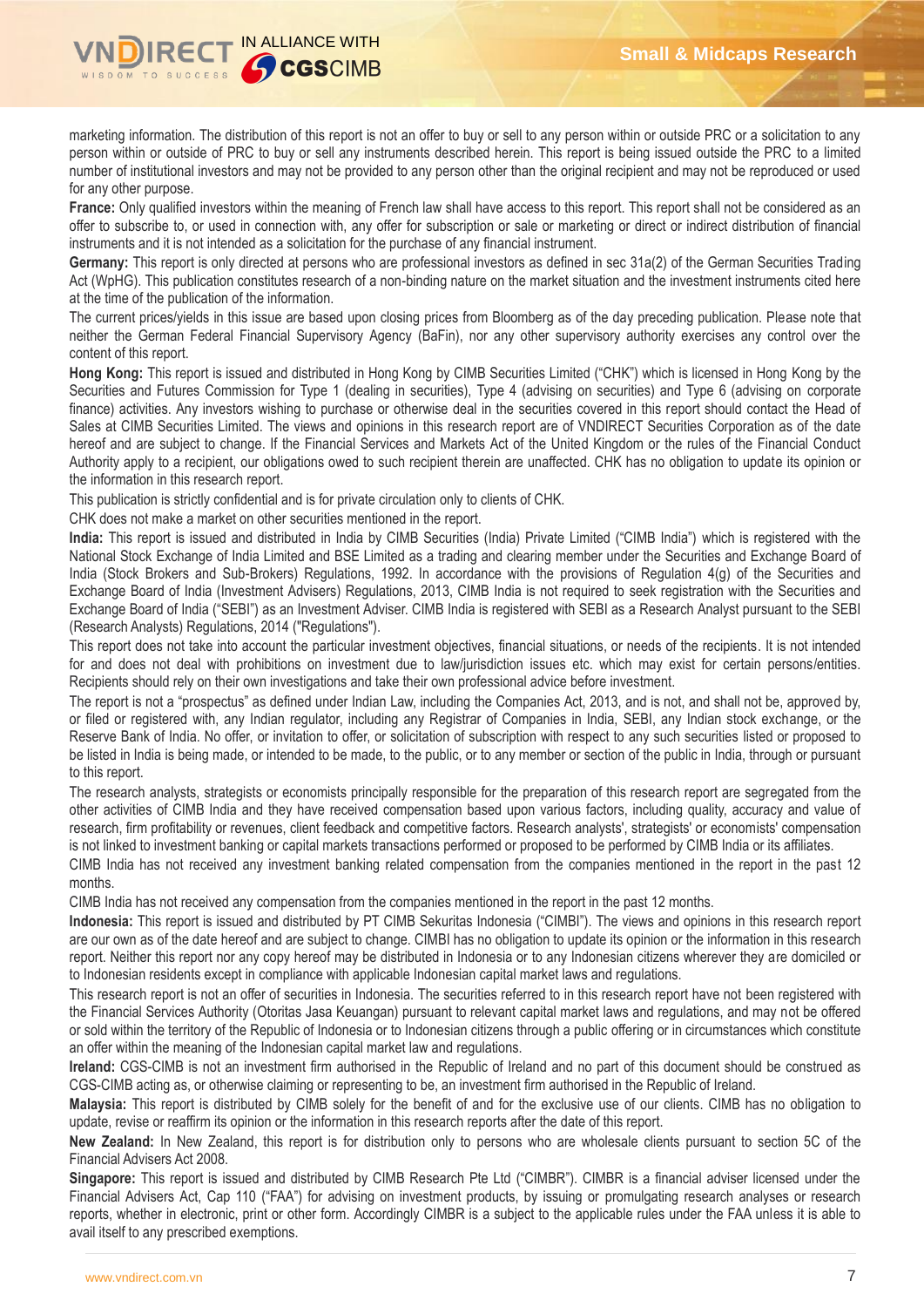

Recipients of this report are to contact CIMB Research Pte Ltd, 50 Raffles Place, #16-02 Singapore Land Tower, Singapore in respect of any matters arising from, or in connection with this report. CIMBR has no obligation to update its opinion or the information in this research report. This publication is strictly confidential and is for private circulation only. If you have not been sent this report by CIMBR directly, you may not rely, use or disclose to anyone else this report or its contents.

If the recipient of this research report is not an accredited investor, expert investor or institutional investor, CIMBR accepts legal responsibility for the contents of the report without any disclaimer limiting or otherwise curtailing such legal responsibility. If the recipient is an accredited investor, expert investor or institutional investor, the recipient is deemed to acknowledge that CIMBR is exempt from certain requirements under the FAA and its attendant regulations, and as such, is exempt from complying with the following :

(a) Section 25 of the FAA (obligation to disclose product information);

(b) Section 27 (duty not to make recommendation with respect to any investment product without having a reasonable basis where you may be reasonably expected to rely on the recommendation) of the FAA;

(c) MAS Notice on Information to Clients and Product Information Disclosure [Notice No. FAA-N03];

(d) MAS Notice on Recommendation on Investment Products [Notice No. FAA-N16];

(e) Section 36 (obligation on disclosure of interest in securities), and

(f) any other laws, regulations, notices, directive, guidelines, circulars and practice notes which are relates to the above, to the extent permitted by applicable laws, as may be amended from time to time, and any other laws, regulations, notices, directive, guidelines, circulars, and practice notes as we may notify you from time to time. In addition, the recipient who is an accredited investor, expert investor or institutional investor acknowledges that a CIMBR is exempt from Section 27 of the FAA, the recipient will also not be able to file a civil claim against CIMBR for any loss or damage arising from the recipient's reliance on any recommendation made by CIMBR which would otherwise be a right that is available to the recipient under Section 27 of the FAA, the recipient will also not be able to file a civil claim against CIMBR for any loss or damage arising from the recipient's reliance on any recommendation made by CIMBR which would otherwise be a right that is available to the recipient under Section 27 of the FAA.

CIMBR, its affiliates and related corporations, their directors, associates, connected parties and/or employees may own or have positions in securities of the company(ies) covered in this research report or any securities related thereto and may from time to time add to or dispose of, or may be materially interested in, any such securities. Further, CIMBR, its affiliates and its related corporations do and seek to do business with the company(ies) covered in this research report and may from time to time act as market maker or have assumed an underwriting commitment in securities of such company(ies), may sell them to or buy them from customers on a principal basis and may also perform or seek to perform significant investment banking, advisory, underwriting or placement services for or relating to such company(ies) as well as solicit such investment, advisory or other services from any entity mentioned in this report.

As of 7 November 2018,, CIMBR does not have a proprietary position in the recommended securities in this report.

CIMBR does not make a market on the securities mentioned in the report.

**South Korea:** This report is issued and distributed in South Korea by CIMB Securities Limited, Korea Branch ("CIMB Korea") which is licensed as a cash equity broker, and regulated by the Financial Services Commission and Financial Supervisory Service of Korea. In South Korea, this report is for distribution only to professional investors under Article 9(5) of the Financial Investment Services and Capital Market Act of Korea ("FSCMA").

**Spain:** This document is a research report and it is addressed to institutional investors only. The research report is of a general nature and not personalised and does not constitute investment advice so, as the case may be, the recipient must seek proper advice before adopting any investment decision. This document does not constitute a public offering of securities.

CGS-CIMB is not registered with the Spanish Comision Nacional del Mercado de Valores to provide investment services.

**Sweden:** This report contains only marketing information and has not been approved by the Swedish Financial Supervisory Authority. The distribution of this report is not an offer to sell to any person in Sweden or a solicitation to any person in Sweden to buy any instruments described herein and may not be forwarded to the public in Sweden.

**Switzerland:** This report has not been prepared in accordance with the recognized self-regulatory minimal standards for research reports of banks issued by the Swiss Bankers' Association (Directives on the Independence of Financial Research).

Thailand: This report is issued and distributed by CIMB Securities (Thailand) Co. Ltd. ("CIMBT") based upon sources believed to be reliable (but their accuracy, completeness or correctness is not guaranteed). The statements or expressions of opinion herein were arrived at after due and careful consideration for use as information for investment. Such opinions are subject to change without notice and CIMBT has no obligation to update its opinion or the information in this research report.

CIMBT may act or acts as Market Maker, and issuer and offerer of Derivative Warrants and Structured Note which may have the following securities as its underlying securities. Investors should carefully read and study the details of the derivative warrants in the prospectus before making investment decisions.

AAV, ADVANC, AMATA, ANAN, AOT, AP, BA, BANPU, BBL, BCH, BCP, BCPG, BDMS, BEAUTY, BEC, BEM, BJC, BH, BIG, BLA, BLAND, BPP, BTS, CBG, CENTEL, CHG, CK, CKP, COM7, CPALL, CPF, CPN, DELTA, DTAC, EA, EGCO, EPG, GFPT, GLOBAL, GLOW, GPSC, GUNKUL, HMPRO, INTUCH, IRPC, ITD, IVL, KBANK, KCE, KKP, KTB, KTC, LH, LHBANK, LPN, MAJOR, MALEE, MEGA, MINT, MONO, MTLS, PLANB, PSH, PTL, PTG, PTT, PTTEP, PTTGC, QH, RATCH, ROBINS, S, SAWAD, SCB, SCC, SCCC, SIRI, SPALI, SPRC, STEC, STPI, SUPER, TASCO, TCAP, THAI, THANI, THCOM, TISCO, TKN, TMB, TOP, TPIPL, TRUE, TTA, TU, TVO, UNIQ, VGI, WHA, WORK.

## **Corporate Governance Report:**

The disclosure of the survey result of the Thai Institute of Directors Association ("IOD") regarding corporate governance is made pursuant to the policy of the Office of the Securities and Exchange Commission. The survey of the IOD is based on the information of a company listed on the Stock Exchange of Thailand and the Market for Alternative Investment disclosed to the public and able to be accessed by a general public investor. The result, therefore, is from the perspective of a third party. It is not an evaluation of operation and is not based on inside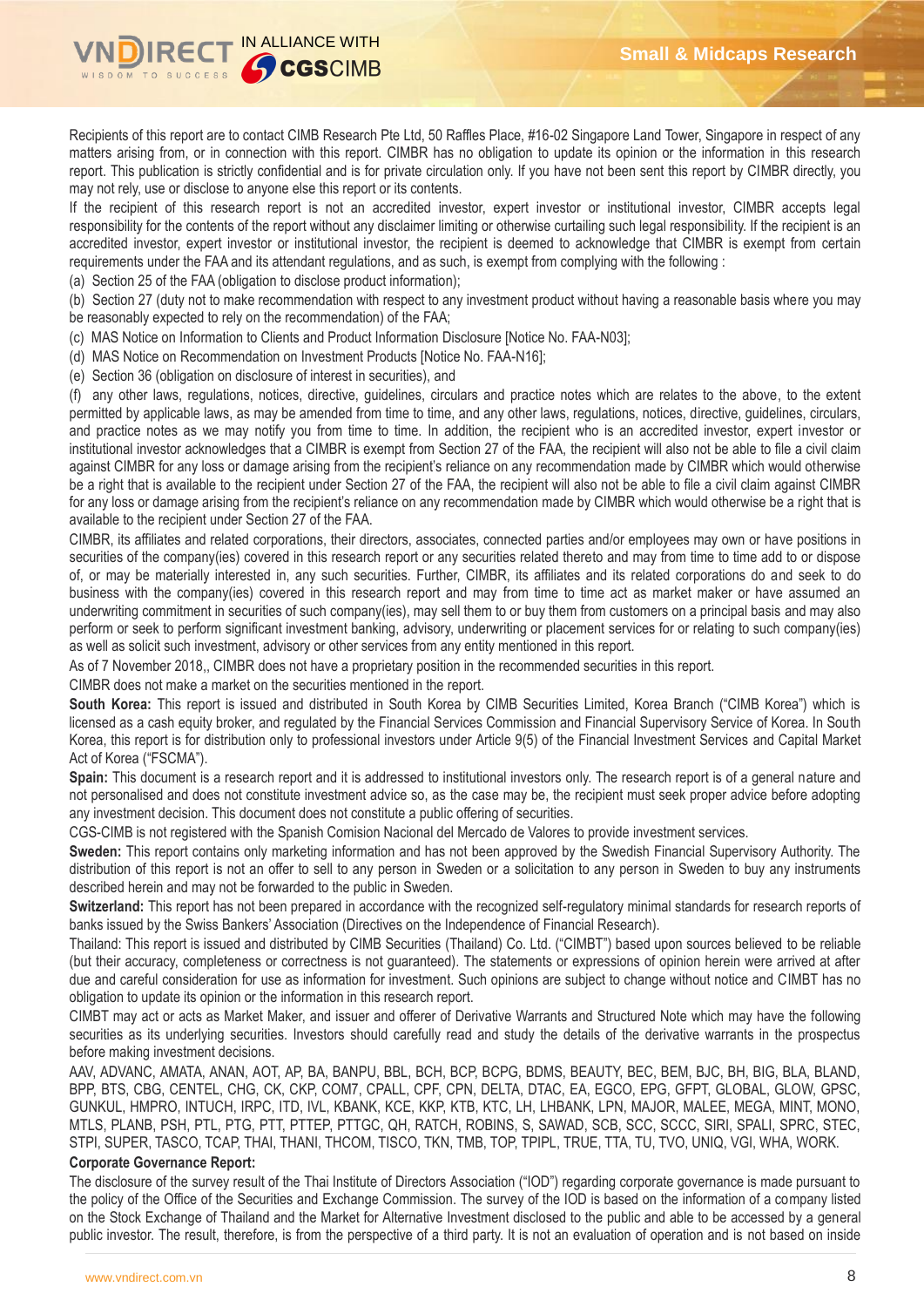

information.

The survey result is as of the date appearing in the Corporate Governance Report of Thai Listed Companies. As a result, the survey result may be changed after that date. CIMBT does not confirm nor certify the accuracy of such survey result.

| 100<br>$\overline{\phantom{a}}$<br>0C<br>$\overline{\phantom{a}}$<br>$\overline{\phantom{a}}$<br>$\circ$<br>90<br><b>Score Range:</b><br>No.<br>0 or<br>Survey<br><b>Below</b><br>ou<br>೦೮<br>- 14<br>u |  |  |        |
|---------------------------------------------------------------------------------------------------------------------------------------------------------------------------------------------------------|--|--|--------|
|                                                                                                                                                                                                         |  |  | Result |
| $\cdots$<br>N/A<br>Excellent<br>Good<br>Good<br>Description:<br>ver                                                                                                                                     |  |  |        |

**United Arab Emirates:** The distributor of this report has not been approved or licensed by the UAE Central Bank or any other relevant licensing authorities or governmental agencies in the United Arab Emirates. This report is strictly private and confidential and has not been reviewed by, deposited or registered with UAE Central Bank or any other licensing authority or governmental agencies in the United Arab Emirates. This report is being issued outside the United Arab Emirates to a limited number of institutional investors and must not be provided to any person other than the original recipient and may not be reproduced or used for any other purpose. Further, the information contained in this report is not intended to lead to the sale of investments under any subscription agreement or the conclusion of any other contract of whatsoever nature within the territory of the United Arab Emirates.

**United Kingdom and European Economic Area (EEA):** In the United Kingdom and European Economic Area, this material is also being distributed by CIMB Securities (UK) Limited ("CIMB UK"). CIMB UK is authorized and regulated by the Financial Conduct Authority and its registered office is at 27 Knightsbridge, London, SW1X7YB. The material distributed by CIMB UK has been prepared in accordance with CGS-CIMB's policies for managing conflicts of interest arising as a result of publication and distribution of this material. This material is for distribution only to, and is solely directed at, selected persons on the basis that those persons: (a) are eligible counterparties and professional clients of CIMB UK; (b) have professional experience in matters relating to investments falling within Article 19(5) of the Financial Services and Markets Act 2000 (Financial Promotion) Order 2005 (as amended, the "Order"), (c) fall within Article 49(2)(a) to (d) ("high net worth companies, unincorporated associations etc") of the Order; (d) are outside the United Kingdom subject to relevant regulation in each jurisdiction, material(all such persons together being referred to as "relevant persons"). This material is directed only at relevant persons and must not be acted on or relied on by persons who are not relevant persons. Any investment or investment activity to which this material relates is available only to relevant persons and will be engaged in only with relevant persons.

Where this material is labelled as non-independent, it does not provide an impartial or objective assessment of the subject matter and does not constitute independent "research" (cannot remove research from here under the applicable rules of the Financial Conduct Authority in the UK. Consequently, any such non-independent material will not have been prepared in accordance with legal requirements designed to promote the independence of research (cannot remove research from here) and will not subject to any prohibition on dealing ahead of the dissemination of research. Any such non-independent material must be considered as a marketing communication.

**United States:** This research report is distributed in the United States of America by CIMB Securities (USA) Inc, a U.S. registered brokerdealer and a related company of CIMB Research Pte Ltd, PT CIMB Sekuritas Indonesia, CIMB Securities (Thailand) Co. Ltd, CIMB Securities Limited, CIMB Securities (India) Private Limited, and is distributed solely to persons who qualify as "U.S. Institutional Investors" as defined in Rule 15a-6 under the Securities and Exchange Act of 1934. This communication is only for Institutional Investors whose ordinary business activities involve investing in shares, bonds, and associated securities and/or derivative securities and who have professional experience in such investments. Any person who is not a U.S. Institutional Investor or Major Institutional Investor must not rely on this communication. The delivery of this research report to any person in the United States of America is not a recommendation to effect any transactions in the securities discussed herein, or an endorsement of any opinion expressed herein. CIMB Securities (USA) Inc, is a FINRA/SIPC member and takes responsibility for the content of this report. For further information or to place an order in any of the abovementioned securities please contact a registered representative of CIMB Securities (USA) Inc.

CIMB Securities (USA) Inc. does not make a market on other securities mentioned in the report.

CIMB Securities (USA) Inc. has not managed or co-managed a public offering of any of the securities mentioned in the past 12 months.

CIMB Securities (USA) Inc. has not received compensation for investment banking services from any of the company mentioned in the past 12 months.

CIMB Securities (USA) Inc. neither expects to receive nor intends to seek compensation for investment banking services from any of the company mentioned within the next 3 months.

**Other jurisdictions:** In any other jurisdictions, except if otherwise restricted by laws or regulations, this report is only for distribution to professional, institutional or sophisticated investors as defined in the laws and regulations of such jurisdictions.